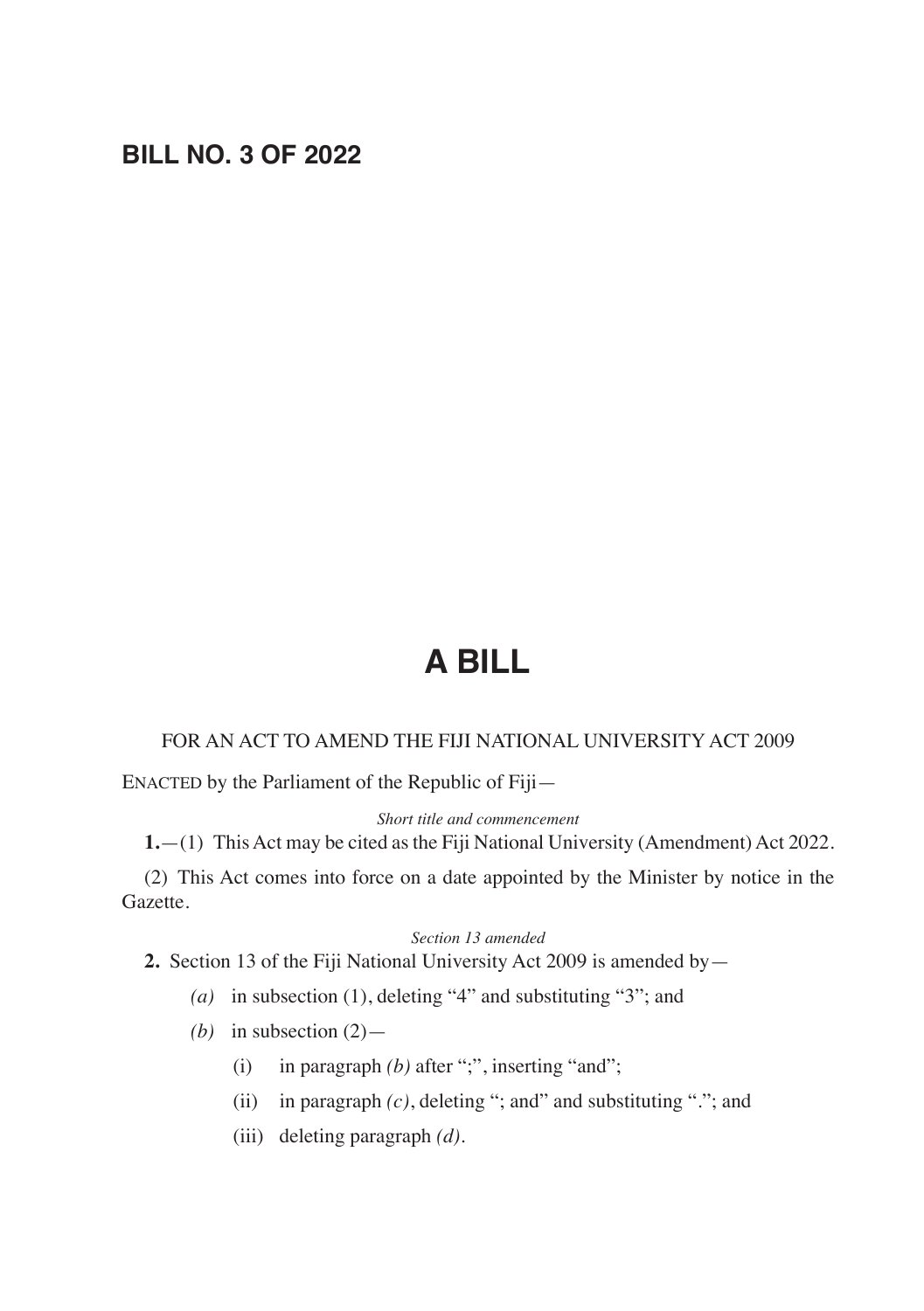*Office of the Attorney-General Suvavou House Suva*

*February 2022*

#### FIJI NATIONAL UNIVERSITY (AMENDMENT) BILL 2022

#### **EXPLANATORY NOTE**

*(This note is not part of the Bill and is intended only to indicate its general effect)*

#### **1.0 BACKGROUND**

- 1.1 The Fiji National University Act 2009 (**'Act'**) establishes the Fiji National University (**'FNU'**) to serve the needs of those in post-secondary education in Fiji.
- 1.2 The Act provides for the functions, powers, management and administration of FNU.
- 1.3 More specifically,section7oftheAct establishestheCouncilofFNU(**'Council'**) which is the governing body that exercises the powers conferred on FNU by the Act.
- 1.4 Section 12 of the Act sets out the membership of the Council. The Council consistsofofficialmembers, appointedmembers, electedmembers andco-opted members.
- 1.5 Section 13(2)*(d)* of the Act specifies that the Permanent Secretary responsible for tertiary education (**'PS for Education'**) is an *ex officio* official member of the Council who holds office for such time as he or she continues to occupy the position by virtue of which he orshe became an official member of the Council.
- 1.6 Given that the Ministry of Education, Heritage and Arts is the agency responsible for administering the grant for FNU as an off-budget State entity, and to maintain FNU's true independence as an academic institution, the Fiji National University (Amendment) Bill 2022 (**'Bill'**) seeks to amend the Act to remove the PS for Education as an *ex officio* official member of the Council.

#### **2.0 CLAUSES**

2.1 Clause 1 of the Bill provides for the short title and commencement. If passed by Parliament, the amending legislation will come into force on a date appointed by the Minister by notice in the Gazette.